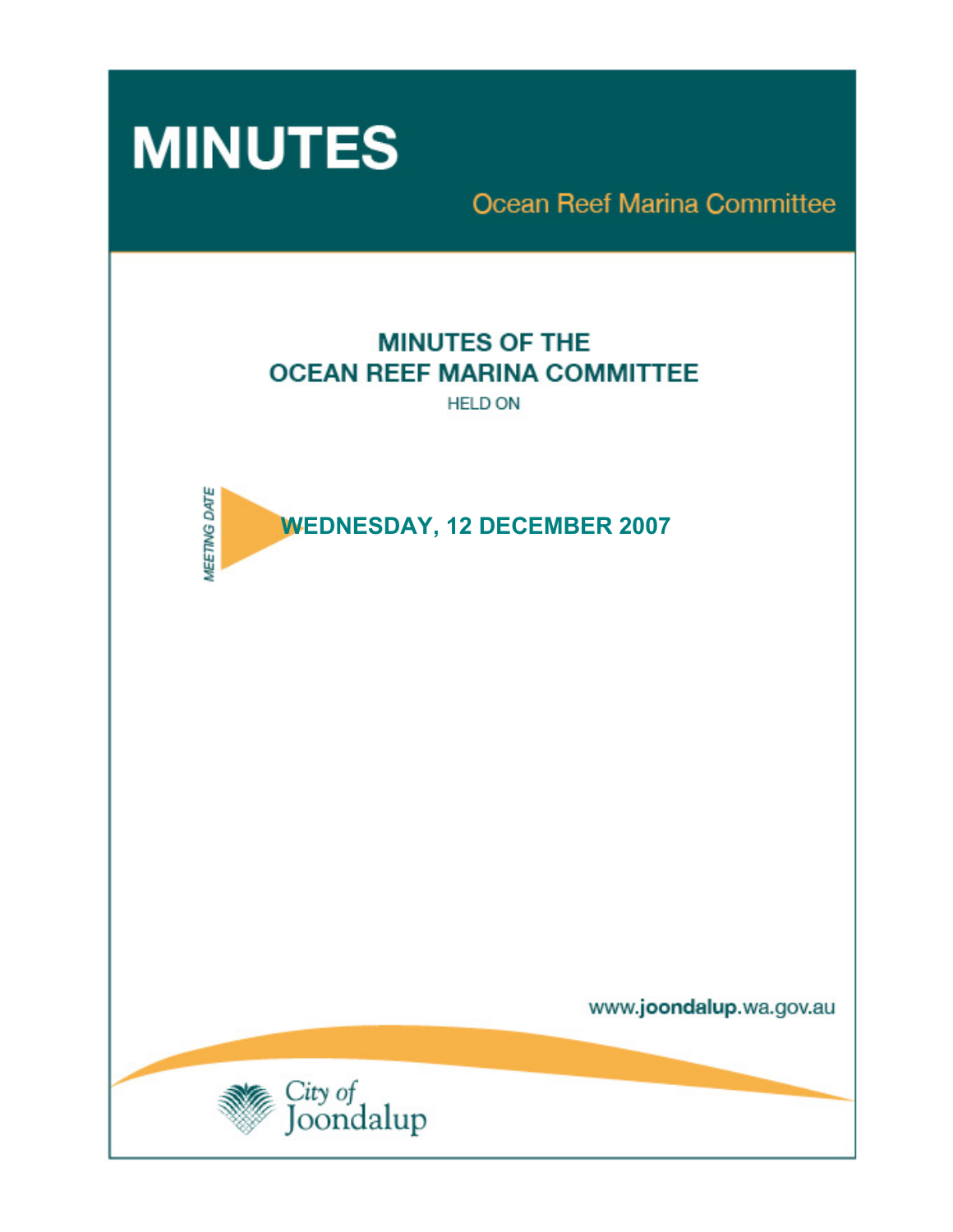# **CITY OF JOONDALUP**

## **MINUTES OF THE OCEAN REEF MARINA COMMITTEE MEETING HELD IN CONFERENCE ROOM 3, JOONDALUP CIVIC CENTRE, BOAS AVENUE, JOONDALUP ON WEDNESDAY, 12 DECEMBER 2007.**

## **ATTENDANCE**

#### **Committee Members:**

| <b>Mayor Troy Pickard</b> | $\sim$                   | <b>Presiding Person</b>        |
|---------------------------|--------------------------|--------------------------------|
| Cr Albert Jacob           | $\overline{\phantom{0}}$ | <b>Deputy Presiding Person</b> |
| Cr Trona Young            |                          |                                |
| <b>Cr Geoff Amphlett</b>  |                          |                                |
| <b>Cr Russ Fishwick</b>   |                          |                                |

#### **Officers:**

| Mr Garry Hunt    | <b>Chief Executive Officer</b>  |
|------------------|---------------------------------|
| Mr Ian Cowie     | Director, Governance & Strategy |
| Mrs Jill Hewison | <b>Administrative Secretary</b> |

**Observer -** Cr M Macdonald

### **DECLARATION OF OPENING**

The Presiding Person declared the meeting open at 1913 hrs.

## **APOLOGIES/LEAVE OF ABSENCE**

**Apologies -** Cr Brian Corr Cr Kerry Hollywood Cr Michele John

#### **CONFIRMATION OF MINUTES**

#### MINUTES OF THE OCEAN REEF MARINA COMMITTEE MEETING HELD ON 20 NOVEMBER 2007

**MOVED Cr Fishwick SECONDED Cr Jacob that the minutes of the meeting of the Ocean Reef Marina Committee held on 20 November 2007 be confirmed as a true and correct record.** 

#### **The Motion was Put and CARRIED (5/0) CARRIED (5/0)**

**In favour of the motion:** Mayor Pickard, Crs Fishwick, Young, Jacob and Amphlett.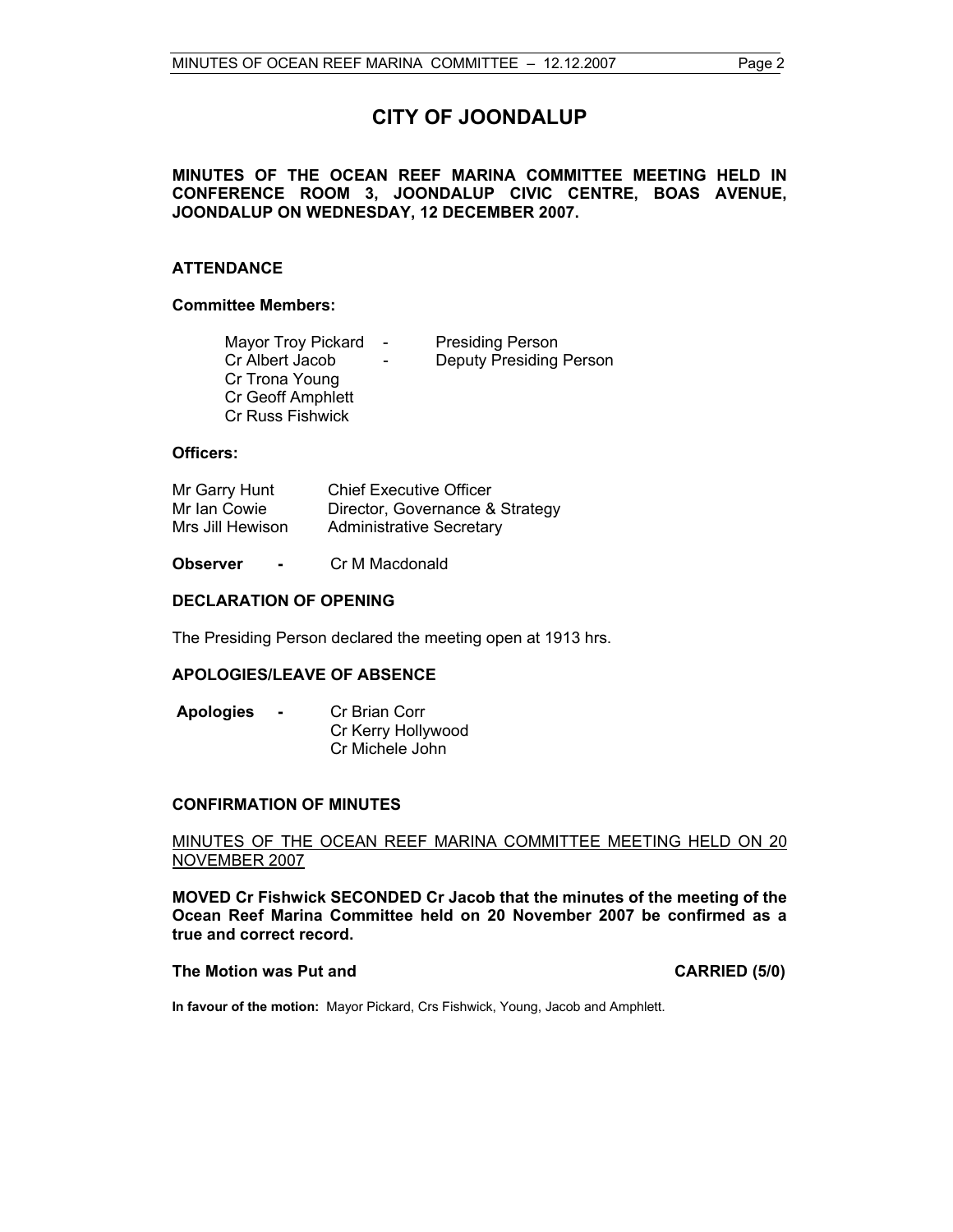## **ANNOUNCEMENTS BY THE PRESIDING PERSON WITHOUT DISCUSSION**

The Presiding Person advised that seven submissions were inadvertently missing in the Agenda. These were provided at the meeting.

### **DECLARATIONS OF INTEREST**

### **Disclosure of Financial Interests**

A declaration under this section requires that the nature of the interest must be disclosed. Consequently a member who has made a declaration must not preside, participate in, or be present during any discussion or decision-making procedure relating to the matter the subject of the declaration. An employee is required to disclose their financial interest and if required to do so by the Council must disclose the extent of the interest. Employees are required to disclose their financial interests where they are required to present verbal or written reports to the Council. Employees are able to continue to provide advice to the Council in the decision making process if they have disclosed their interest.

| <b>Name/Position</b>      | <b>Cr Trona Young</b>                                                                     |
|---------------------------|-------------------------------------------------------------------------------------------|
| <b>Item No/Subject</b>    | Item 1 – Ocean Reef Marina Development Site – Consultation<br>$-$ [07303] [04171] [12950] |
| <b>Nature of interest</b> | Interest that may affect impartiality                                                     |
| <b>Extent of Interest</b> | Cr Young lives in Ocean Reef                                                              |
|                           | Cr Young's husband was one of the applicants                                              |
|                           | Cr Young's friends were applicants                                                        |

| <b>Name/Position</b>      | <b>Cr Trona Young</b>                                                              |  |
|---------------------------|------------------------------------------------------------------------------------|--|
| <b>Item No/Subject</b>    | Item 2 - Ocean Reef Marina Steering Committee - Status<br>Update - [04171] [07303] |  |
| <b>Nature of interest</b> | Interest that may affect impartiality                                              |  |
| <b>Extent of Interest</b> | Cr Young lives in Ocean Reef                                                       |  |
|                           | Cr Young's husband was one of the applicants                                       |  |
|                           | Cr Young's friends were applicants                                                 |  |

## **IDENTIFICATION OF MATTERS FOR WHICH THE MEETING MAY SIT BEHIND CLOSED DOORS**

Nil.

#### **PETITIONS AND DEPUTATIONS**

Nil.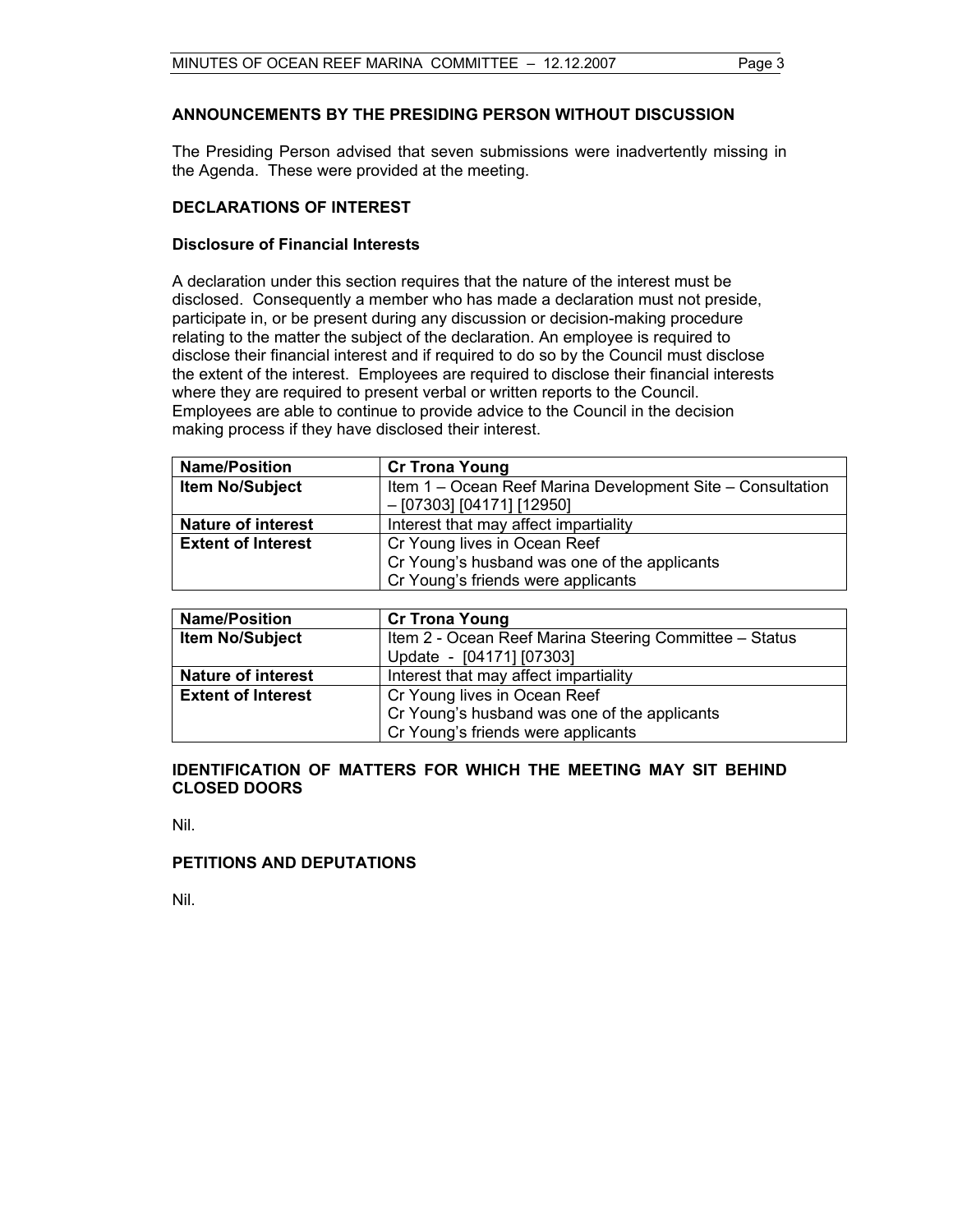## **REPORTS**

# **ITEM 1 OCEAN REEF MARINA DEVELOPMENT SITE – CONSULTATION - [07303] [04171] [12950]**

**WARD:** North Central

**RESPONSIBLE** Mr Ian Cowie **DIRECTOR:** Governance and Strategy

### **PURPOSE/ EXECUTIVE SUMMARY**

To provide information to the Committee on the following:

- Community feedback received following a consultation process which invited public submissions on what they would LIKE to see and NOT like to see eventuate at the proposed Ocean Reef Marina Development Site.
- The nominations received for a Community Reference Group that will represent local issues and provide information to assist the Project Team to design a Structure Plan.

## **BACKGROUND**

The objectives of the consultation process were as follows:

- To facilitate broad community participation
- To identify potential members of a Community Reference Group (CRG) that will represent local issues
- To provide the Project Team with sufficient information from stakeholders to assist in developing appropriate Structure Plan.

Strategies to achieve the objectives included development of an information package for distribution to the predetermined target population (i.e., those most directly affected by the development) and the broader community.

The package included the following documents:

- FAQs concerning the Ocean Reef Marina Development Site and the consultation process
- A form with two key questions: "What would you LIKE to see at the marina development site?" and "What would you NOT like to see at the site?"
- An Expression of Interest (EOI) form for members of the public with an interest in serving on a Community Reference Group

The public were made aware of the consultation project through advertisements in local community newspapers, the Saturday West Australian and Public Notices on the City's website. Posters were placed at Customer Service Centres at the Joondalup Administration Building and the Whitford City Shopping Centre and all City libraries. The advertisements identified that the public could obtain the information package by telephoning a nominated officer at the City or if they preferred, use the online versions of the survey and the EOI by visiting the City's website. Additionally,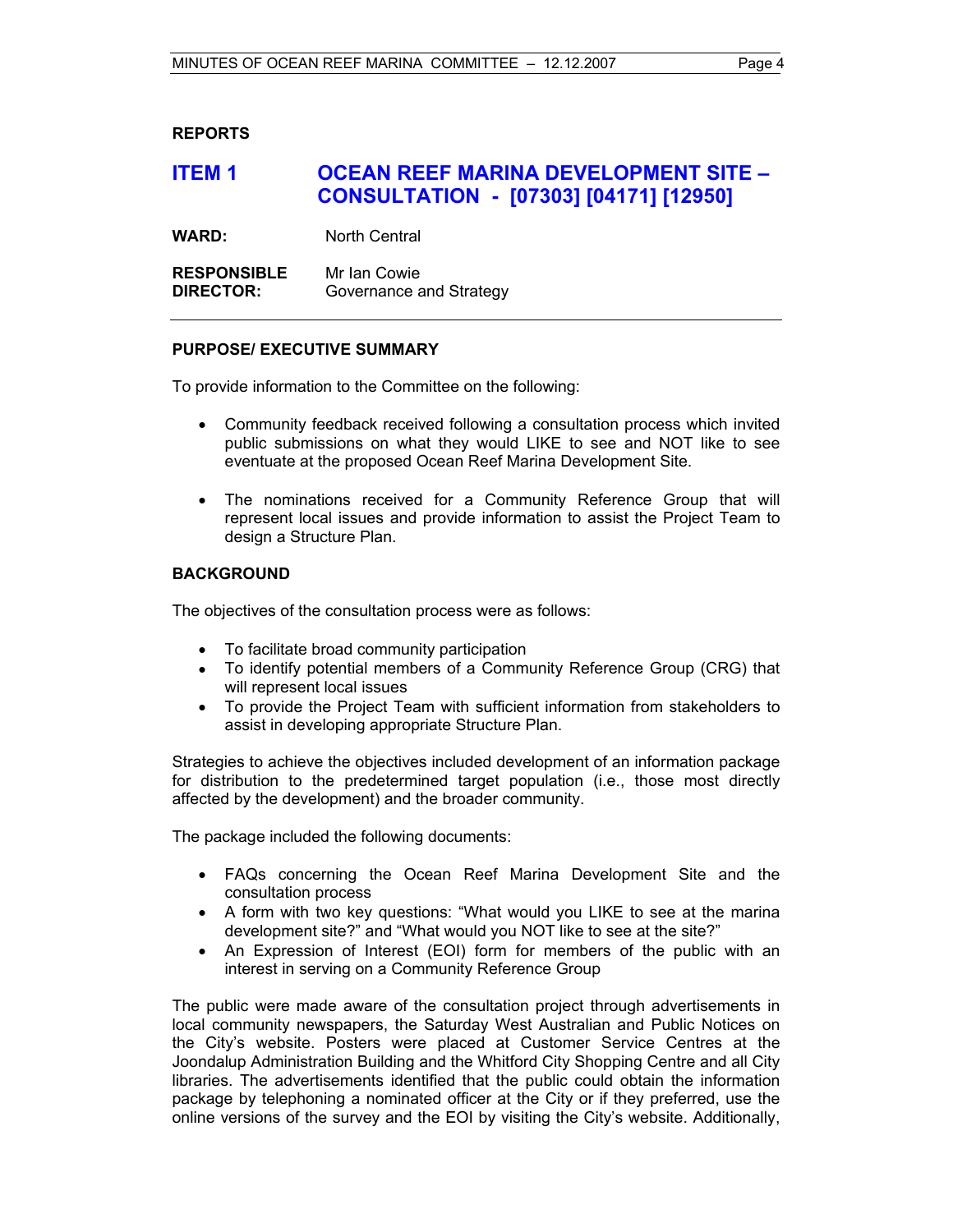180 households were randomly selected from the City's databases and sent copies of the information package directly through Australia Post.

## **DETAILS**

In total, 456 submissions were received on the matter of what the community would LIKE to see and NOT like to see at the Ocean Reef Development Site. Of the 456 submissions received, 330 were from the participation target population living in the suburbs of Ocean Reef, Mullaloo, Iluka, Currambine, Connolly and Heathridge; 85 from other City of Joondalup suburbs; 33 from people with an interest in the site from other Local Government areas and eight from people who opted not to identify the suburb/district of origin.

The submissions were analysed to identify the major themes of interest to the community and this information is provided in a table format in Attachment 1 to this report.

Whilst there were minor variations in order of preference depending on where people lived, key items identified as desirable for inclusion were:

- Grassed outdoor places and play areas with plenty of shade where families can get together to have picnics or BBQs or perhaps a game of cricket
- Improved/enhanced boating facilities
- Restaurants and cafes to relax and enjoy the views
- Boutique/specialist shops (a boardwalk) for browsing
- Places for aquatic activities such as a safe swimming beach for children, fishing jetties, diving platforms, kayak hire, surfing
- Places where people can go for a friendly drink

The items that respondents would not like to see were also analysed (Attachment 2). A predominant theme concerned fears that the boat harbour would lose its unique identity as a boating haven and become "…another shopping centre by the sea."

A total of 132 Expressions of Interest were received for membership of the CRG. Four categories of membership were identified and the following identifies the number of applications in each category.

Category A – Ocean Reef residents - 68

Category B – Residents of Iluka, Mullaloo, Heathridge, Connolly and Currambine – 30

Category C – Representatives of community interest groups/occupiers – 23

Category D – North West Corridor communities - 11

A summary of the EOIs received is provided in Attachment 3 to this report. The actual applications are provided in the Councillor's Reading Room and copies have been made for members of the Ocean Reef Committee.

The original report on the consultation process proposed a CRG of 30 people drawn from the four categories in the following manner:

- Category A 10 individuals representing residents of Ocean Reef
- Category B 10 individuals representing surrounding suburbs including Iluka, Mullaloo, Heathridge, Connolly and Currambine;
- Category C 5 individuals representing community groups/agencies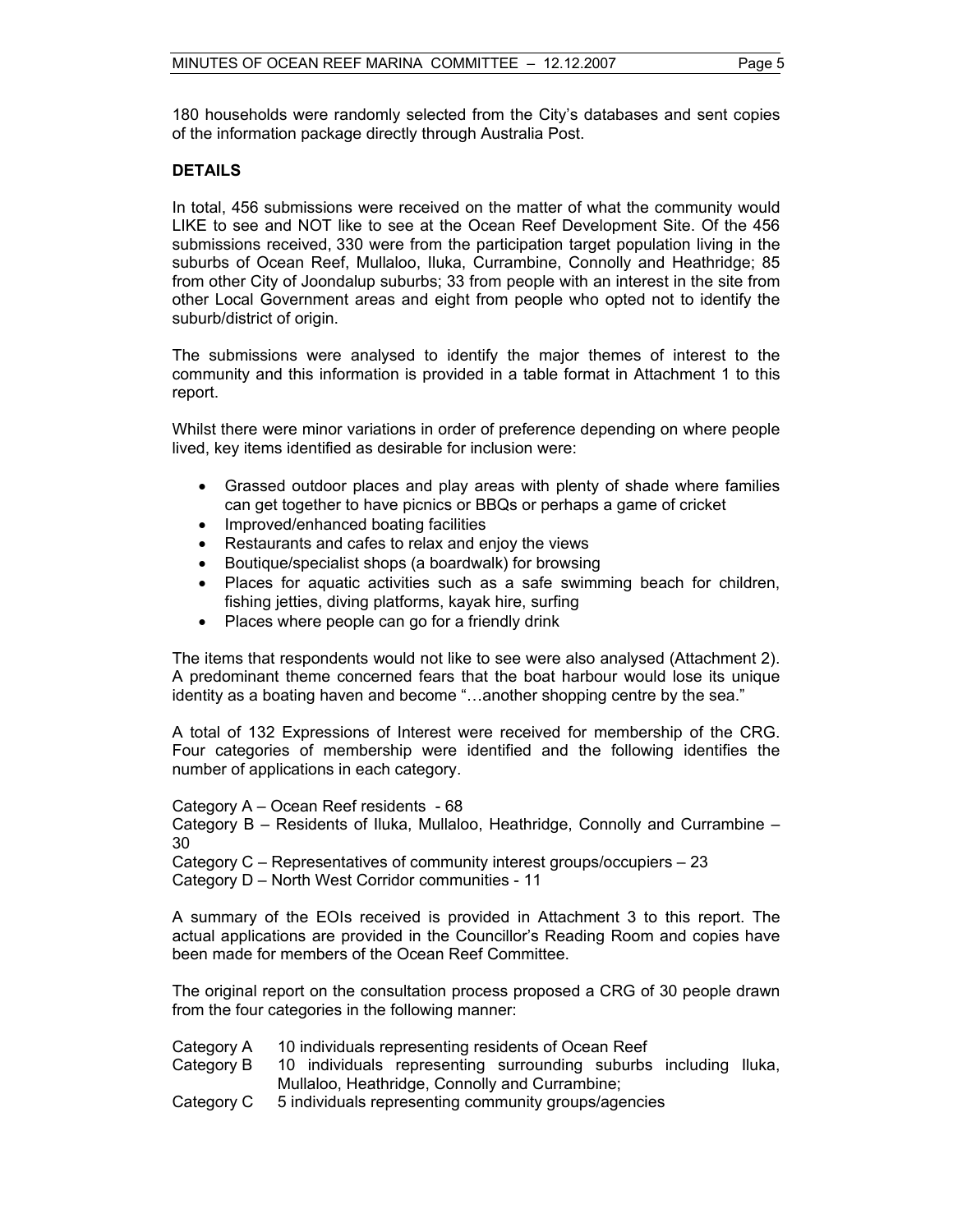Category D 5 individuals representing the northwest corridor communities

Further, in the event that more individuals were willing to serve on the CRG than there were places available, the final make up of the group was to be decided by randomised selection.

#### **Link to Strategic Plan:**

Key Focus Area: Organisational Development

Objective: To ensure the City responds to and communicates with the community

Strategy 4.3.1: Provide effective and clear community consultation Strategy 4.3.2: Provide accessible community information

Strategy 4.3.3: Provide fair and transparent decision-making processes

### **Regional Significance:**

The Ocean Reef Marina Development Project is of major significance for the region with respect to local economic growth.

### **Sustainability Implications:**

Sustainability issues with respect to the environment have been raised in a number of submissions.

### **Consultation:**

Given the level of interest in the project, it was considered important to ensure that the initial community feedback concerning the marina development site represented local views. Therefore a decision was taken to seek participation from at least 30 people living adjacent to the Marina development site from the suburbs of Ocean Reef, Iluka, Mullaloo, Heathridge, Connolly and Currambine.

Throughout the consultation period, regular updates on the number of submissions received were provided on the City's website on the "Have Your Say" web page. Status reports were also provided to the Ocean Reef Committee of Council.

The following table identifies the outcome of targeting those suburbs following the 28 September 2007 closing date for submissions. The response rate for the original participation target of 180 was 168% indicating very high levels of local interest.

|               | <b>Participation</b> | <b>Participation</b> |
|---------------|----------------------|----------------------|
| <b>Suburb</b> | <b>Target</b>        | Level                |
| Connolly      | 30                   | 14                   |
| Currambine    | 30                   | 11                   |
| Iluka         | 30                   | 27                   |
| Heathridge    | 30                   | 27                   |
| Mullaloo      | 30                   | 44                   |
| Ocean Reef    | 30                   | 207                  |
|               | 180                  | 330                  |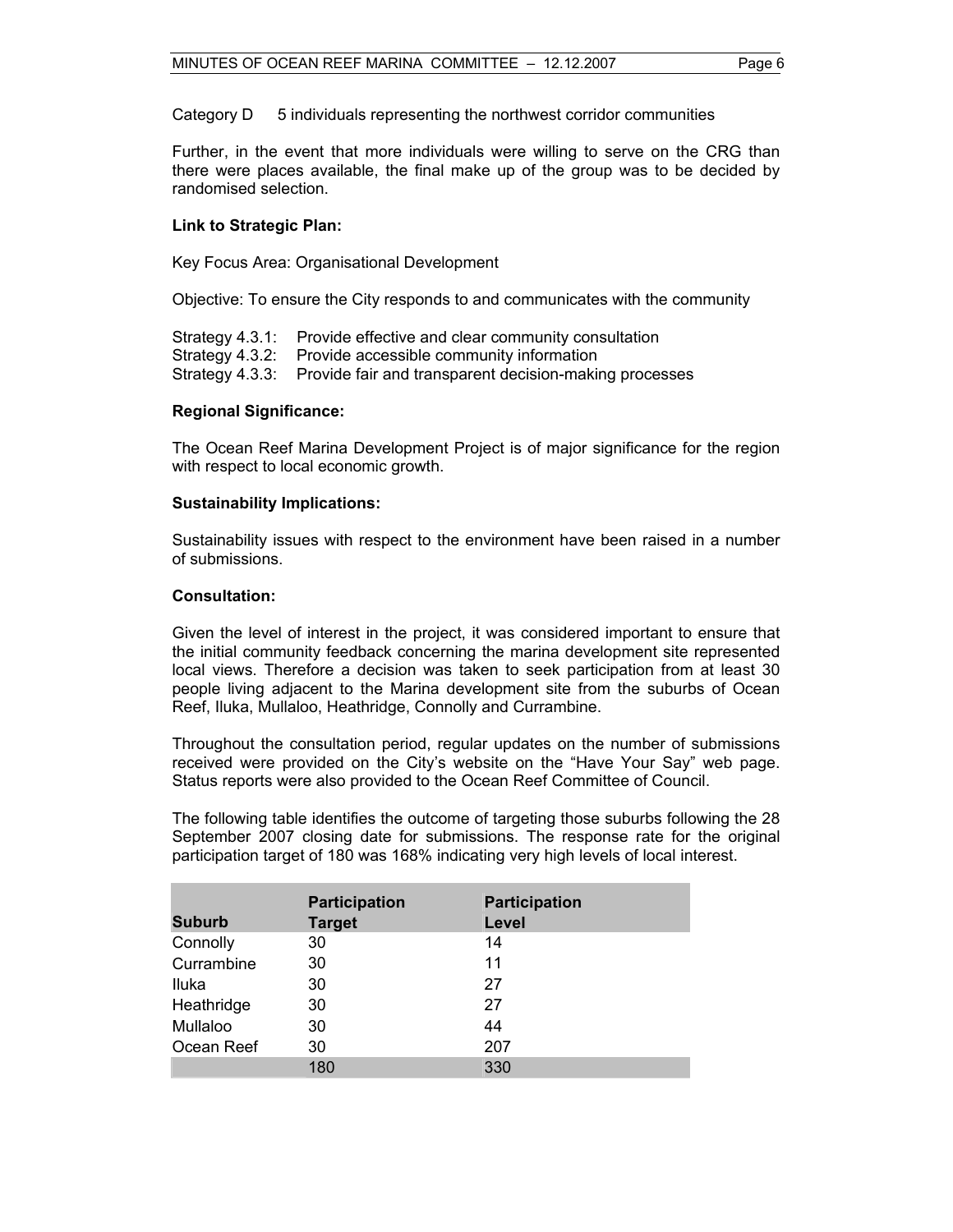#### **COMMENT**

Community interest in this project is significant and it will therefore be important to continue providing regular updates to the community using a number of channels for communication.

Given the numbers of people with an interest in serving on the committee, there are two distinct options for selection. One would be to assess each applicant's submission while the other is through random selection. Here it should be noted that the City's Community Consultation Plan suggests random selection as an appropriate method to use in certain cases.

## **ATTACHMENTS**

| Attachment 1 - | Analysis of community information – What people would LIKE |
|----------------|------------------------------------------------------------|
|                | to see                                                     |
| Attachment 2 - | Analysis of community information – What people would NOT  |
|                | like to see                                                |

Attachment 3 - Expressions of Interest submissions for the Community Reference Group

## **VOTING REQUIREMENTS**

Simple Majority

### **OFFICER'S RECOMMENDATION**

That the Ocean Reef Marina Committee:

- 1 NOTES the feedback from the community consultation as outlined in Attachments 1 and 2 to this Report;
- 2 RECOMMENDS to Council which applicants should be appointed to the Community Reference Group.

## **MOVED Cr Amphlett SECONDED Cr Jacob that the Ocean Reef Marina Committee DETERMINES that it will select the members of the Community Reference Group based on each applicant's submission.**

Discussion ensued.

#### The Motion was Put and **CARRIED** (4/1)

**In favour of the Motion:** Mayor Pickard, Crs Young, Jacob and Amphlett **Against the Motion**: Cr Fishwick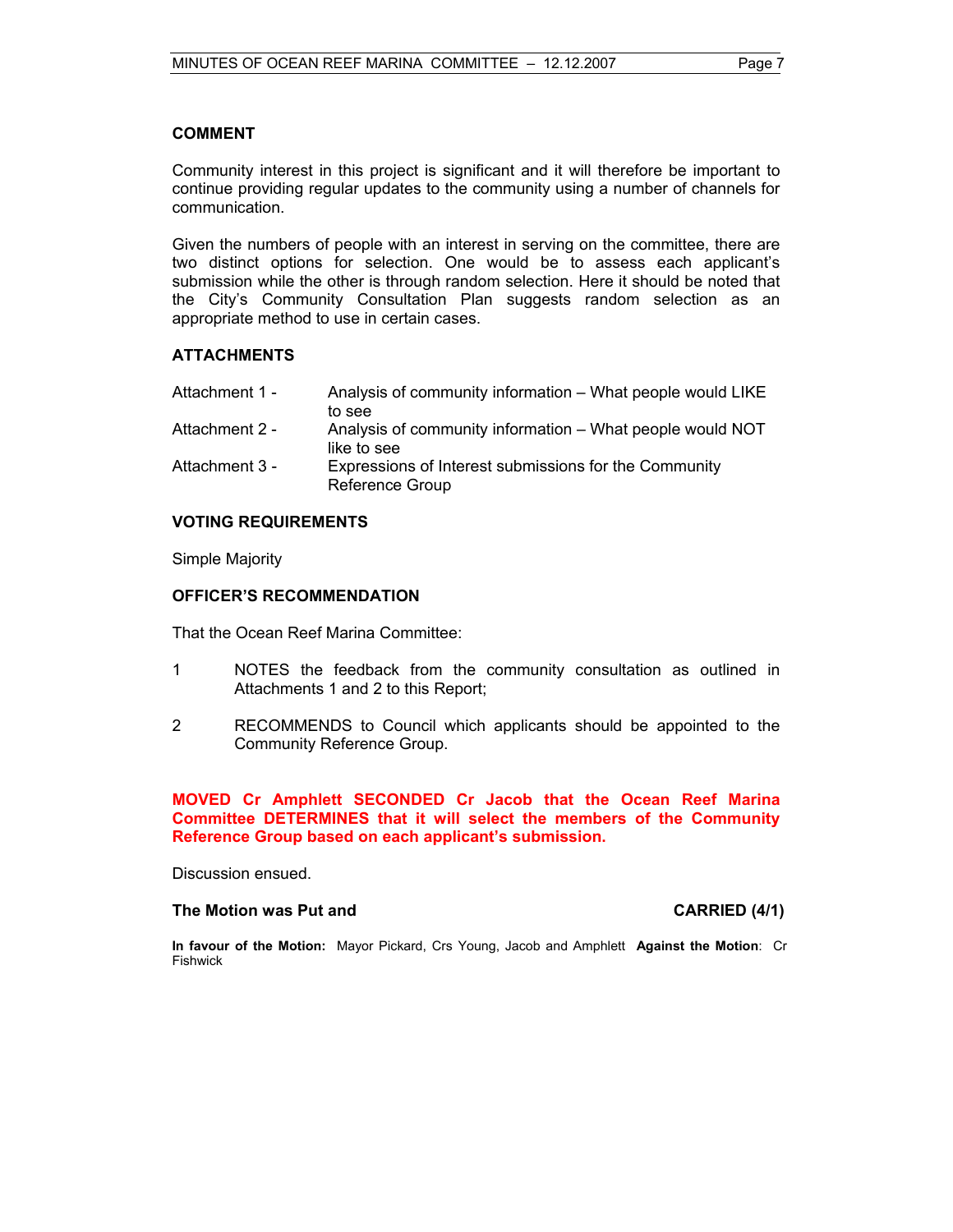**MOVED Cr Fishwick SECONDED Cr Young that the Ocean Reef Marina Committee RECOMMENDS to Council that the following people be appointed as Category A members of the Community Reference Group:-** 

- **Ms E Bamforth**
- **Ms N Campion**
- **Mr K Eastwood**
- **Mr G Foord**
- **Mr R Green**
- **Mr P Young**
- **Mr T Stuart**
- **Mr R Cameron**
- **Ms L Dailey**
- **Ms K Nichols**

**The Motion was Put and CARRIED (5/0) CARRIED (5/0)** 

**In favour of the Motion:** Mayor Pickard, Crs Fishwick, Young, Jacob and Amphlett

**MOVED Cr Young SECONDED Cr Amphlett that the Ocean Reef Marina Committee RECOMMENDS to Council that the following people be appointed as Category B members of the Community Reference Group:-** 

- **Mr A Cass**
- **Ms C Lyttleton**
- **Mr C Wanless**
- **Mr J Holenstein**
- **Mr S Bray**
- **Mr C Wright**
- **Mr M Hay**
- **Mr N Caldwell**
- **Mr O Kay**
- **Mr D Jolly**

#### **The Motion was Put and CARRIED (5/0) CARRIED (5/0)**

**In favour of the Motion:** Mayor Pickard, Crs Fishwick, Young, Jacob and Amphlett

The meeting ADJOURNED at 2110 hrs and RESUMED at 2115 hrs.

Mayor Pickard advised he had emailed Cr Norman to suggest that another individual be nominated from the Joondalup Community Coast Care Forum.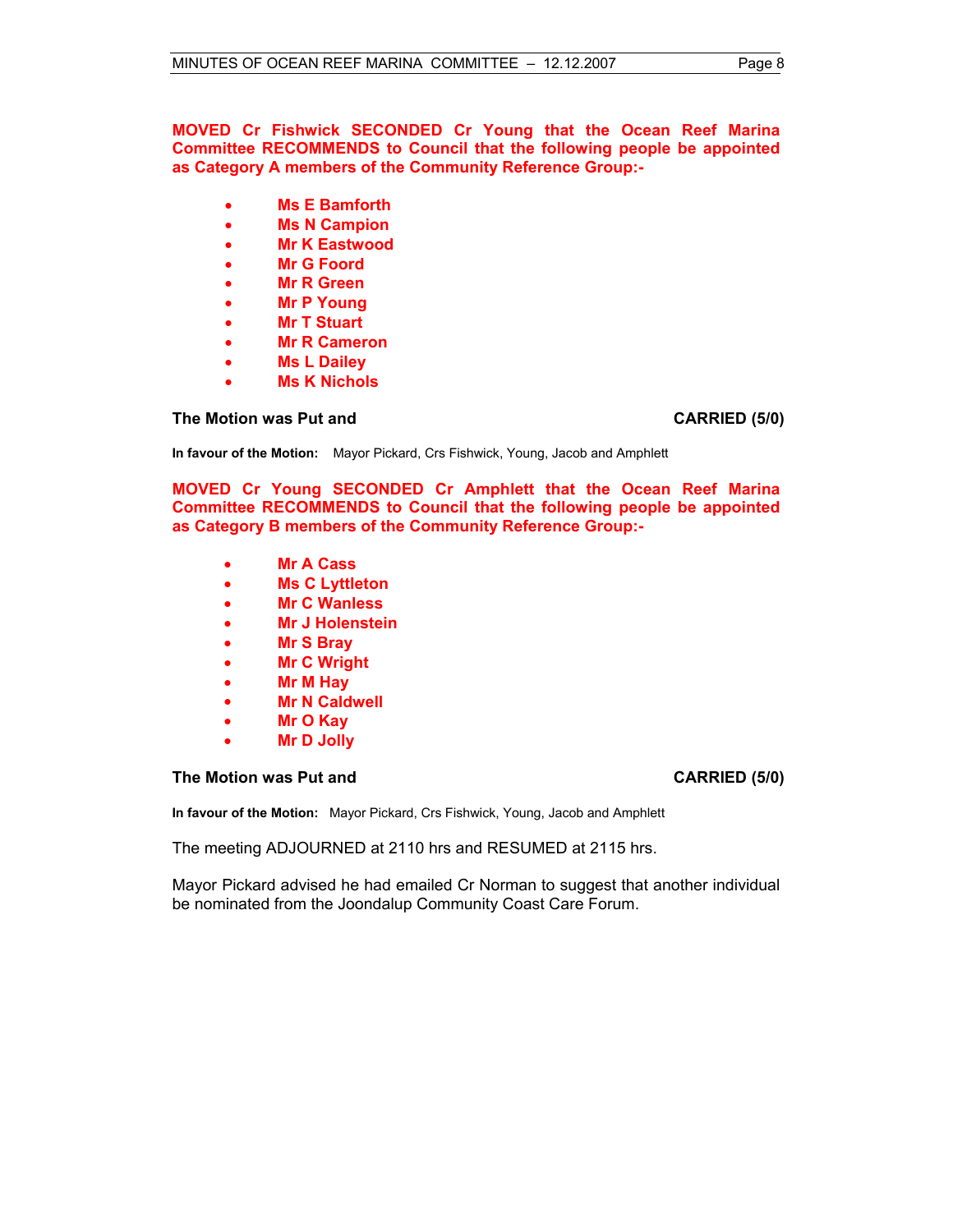## **MOVED Cr Jacob SECONDED Cr Young that the Ocean Reef Marina Committee RECOMMENDS the following industry group representatives be appointed as Category C members of the Community Reference Group:-**

- **Ocean Reef Surf Sports Club (Mr R Lindsay)**
- **Sunset Coast Tourism Association (Mr A Slomp)**
- **Whitfords Volunteer Sea Rescue Group (Mr K Blackie)**
- **Ocean Reef Progress Association (Mr P Brooker)**
- **Recfishwest (Mr J Weston)**

#### **The Motion was Put and CARRIED (5/0) CARRIED** (5/0)

**In favour of the Motion:** Mayor Pickard, Crs Fishwick, Young, Jacob and Amphlett

**MOVED Cr Amphlett SECONDED Cr Young that the Ocean Reef Marina Committee RECOMMENDS that Mr R Repke be appointed as the Category D member of the Community Reference Group.** 

#### **The Motion was Put and CARRIED (4/1) CARRIED (4/1)**

**In favour of the Motion:** Mayor Pickard, Crs Young, Jacob and Amphlett **Against the Motion:** Cr Fishwick

Cr Fishwick indicated that he was not against the appointment of Mr Repke but believed five people should be chosen from Category D as indicated in the original report.

**MOVED Cr Fishwick that in addition to Mr Repke's appointment as a Category D member, the following persons should also be appointed as Category D members.** 

- **Mr B Buzzard**
- **Mr R Tillbrook**
- **Ms D Ironmonger**
- **Ms M Noble**

**There being NO SECONDER, the Motion LAPSED** 

**MOVED Cr Jacob SECONDED Cr Amphlett that subject to confirmation of legal ability RECOMMENDS that the four remaining positions originally proposed for Category D membership of the Community Reference Group be allocated to the individuals from the following groups who have nominated in Category C being:** 

- **Ocean Reef Sea Sports Club (Ms A Angel)**
- **Whitfords Volunteer Sea Rescue Group (Mr M Carruthers)**
- **Joondalup Community Coast Care Forum (Mr M Norman)**
- **Boating WA (Mr B Barnett)**

#### **The Motion was Put and CARRIED (4/1) CARRIED (4/1)**

**In favour of the Motion:** Mayor Pickard, Crs Young, Jacob and Amphlett **Against the Motion:** Cr Fishwick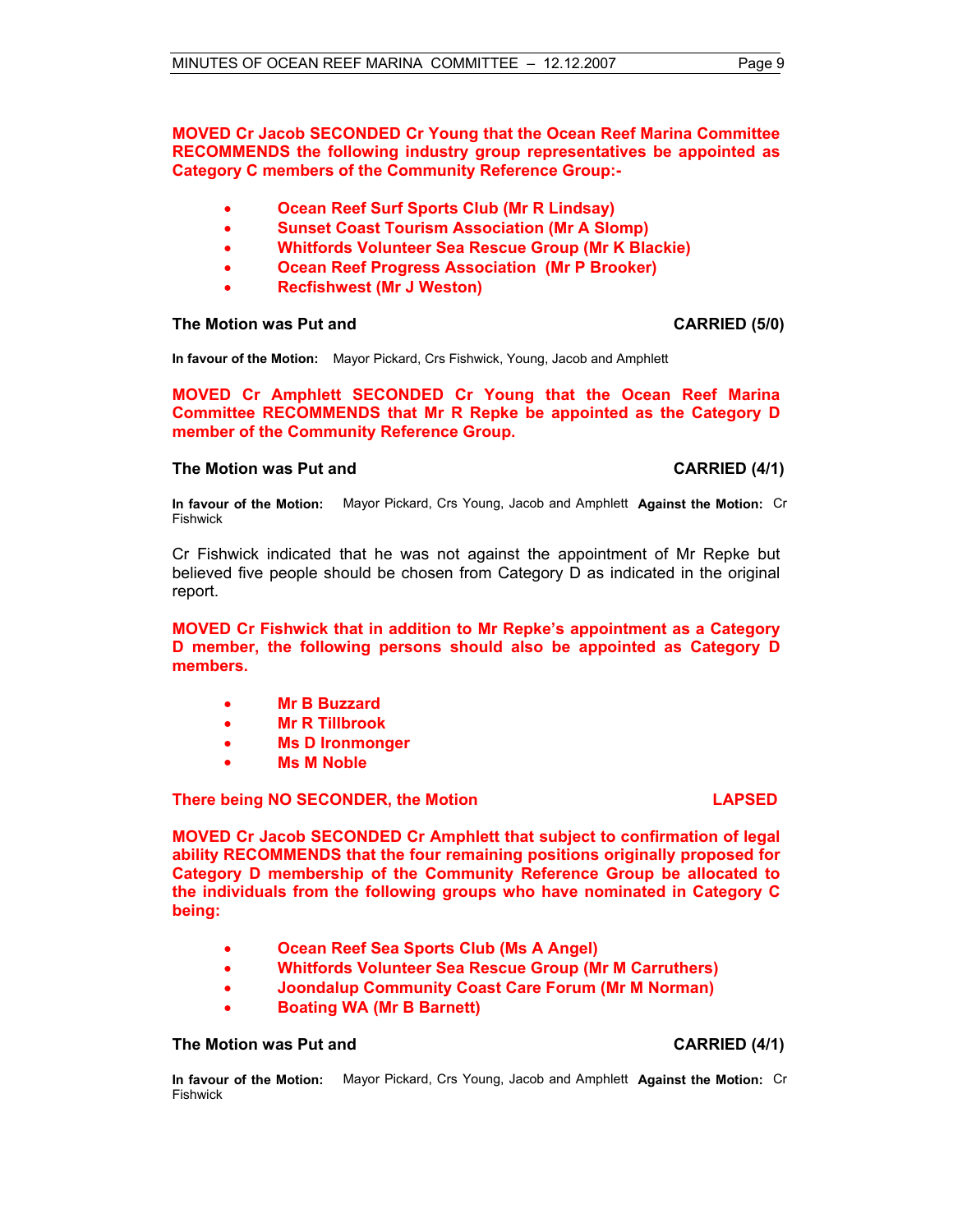**MOVED Cr Jacob, SECONDED Mayor Pickard that the Ocean Reef Marina Committee NOTES the feedback from the community consultation as outlined in Attachments 1 and 2 to this Report.** 

#### **The Motion was Put and CARRIED (5/0) CARRIED (5/0)**

**In favour of the Motion:** Mayor Pickard, Crs Fishwick, Young, Jacob and Amphlett

**MOVED Cr Jacob, SECONDED Mayor Pickard that the Ocean Reef Marina Committee NOTES the tabling of seven additional detailed submissions for Attachment 3.** 

#### **The Motion was Put and CARRIED (5/0) CARRIED (5/0)**

**In favour of the Motion:** Mayor Pickard, Crs Young, Jacob, Amphlett and Fishwick

**MOVED Cr Young, SECONDED Cr Jacob that following a decision by Council the City write to the unsuccessful nominees and thank them for their interest in the Ocean Reef Marina Committee.** 

#### **The Motion was Put and CARRIED (5/0) CARRIED (5/0)**

**In favour of the Motion:** Mayor Pickard, Crs Young, Jacob, Amphlett and Fishwick

*Appendix 1 refers* 

# **ITEM 2 OCEAN REEF MARINA STEERING COMMITTEE – STATUS UPDATE - [04171] [07303]**

**WARD:** North Central

**RESPONSIBLE** Mr Garry Hunt **DIRECTOR:** Office of CEO

#### **PURPOSE / EXECUTIVE SUMMARY**

To provide the Committee with a status update of the Ocean Reef Marina Steering Committee.

#### **BACKGROUND**

#### **Project Description**

The primary objective for this project is to develop a concept design and structure plan for the 46 hectare Ocean Reef development site, consistent with the Council's original intent to develop a regional mixed-used boat harbour facility.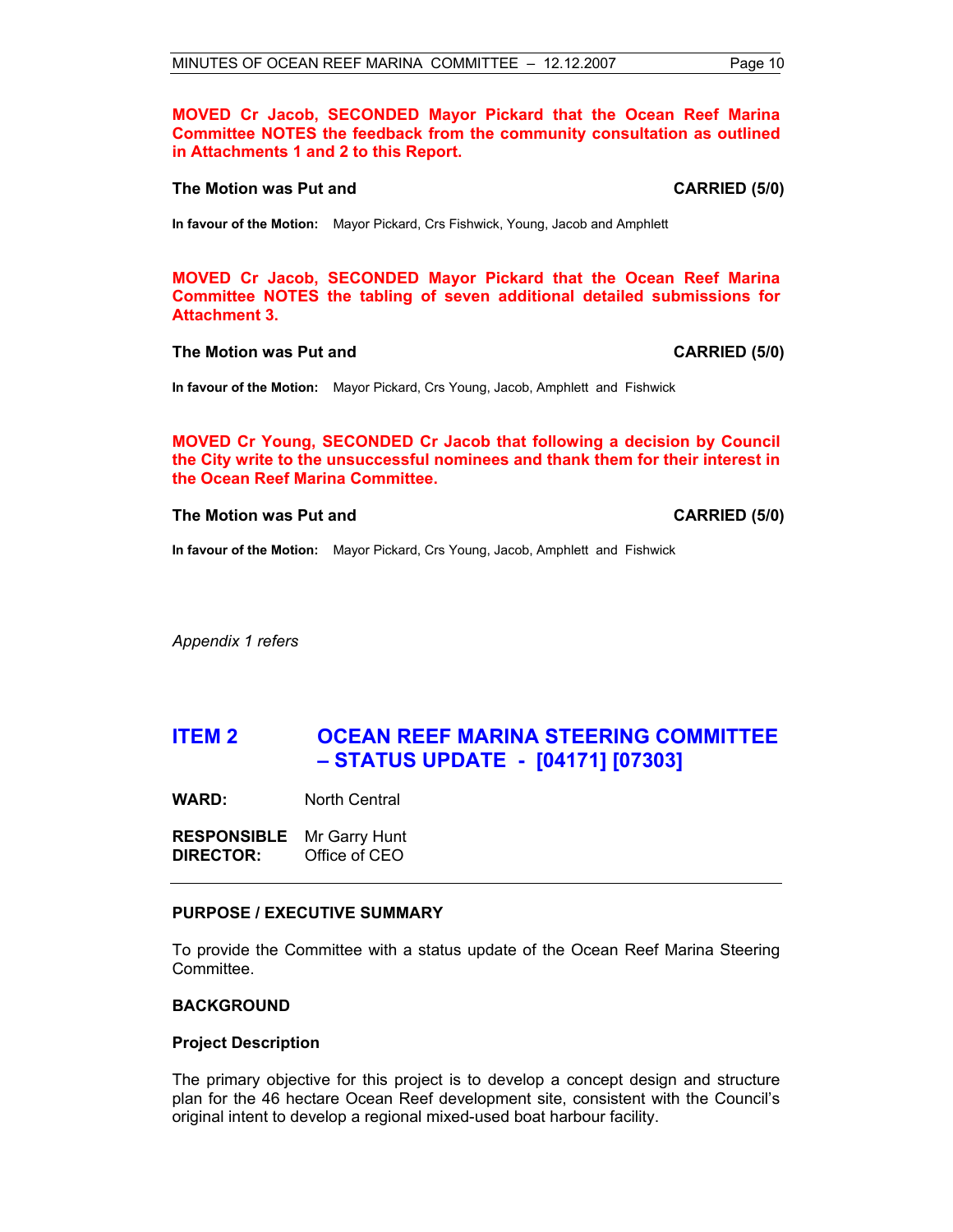## **Project Summary**

The Ocean Reef Marina project development site is located on the coast at Ocean Reef and is approximately 46 hectares in area. The site includes Foreshore Reserve 20561, Lots 1029 and 1032 (which includes the City owned land), Groyne Reserve 36732 and Breakwater Reserve 39014 both vested in the City and Water Corporation land at Lot 1033. The site currently consists of a boat launching facility, parking for vehicles and boat trailers, reserves, freehold land and the sea sports club and sea rescue building.

The City entered into an agreement for the vesting of the Ocean Reef Boat Launching Facility with Water Corporation and the Minister for Transport in 2001 in order for the above Reserves to be transferred to the City**.** 

The first stage of the project focuses on identifying a concept design and structure plan for the Ocean Reef Marina to meet the social/lifestyle needs of the region, promote economic development and protection of the environment in a sustainable way. A community consultation period was established to provide information on community views.

## **DETAILS**

456 submissions were received on feedback for the site, and 134 submissions were received for the Community Reference Group. Details on the submissions have been provided to the committee members of the Ocean Reef Marina Committee, for recommendations to Council on which applicants should be appointed to the Community Reference Group.

The Ocean Reef Marina Steering Committee (comprising the Chief Executive Officer, representatives of the Department of Planning and Infrastructure, Landcorp and the Water Corporation) has met on four occasions.

## • **9 August 2007**

At the first meeting the attendees spoke on their understanding of the project. The Chief Executive Officer and Director, Planning and Community Development outlined the history of the project. Past information would be used as a reference point only.

It was advised that the Minister for Planning and Infrastructure had previously requested the involvement of Landcorp. Due to Landcorp now operating on a commercial basis their involvement was clarified. Landcorp are willing to act as an advisor to the Steering Committee; to provide advice and comments on potential development costs and environmental and economic studies; and to liaise with Department for Planning and Infrastructure.

The Project Activities and Project Plan and Consultants Team were outlined by the Project Mangers (Coffey Group).

The City's Community Consultation Process was also outlined.

## • **20 September 2007**

The attendees provided details on their agencies expectations of the site and whether any strategic level policies, charters or procedures would impact the site.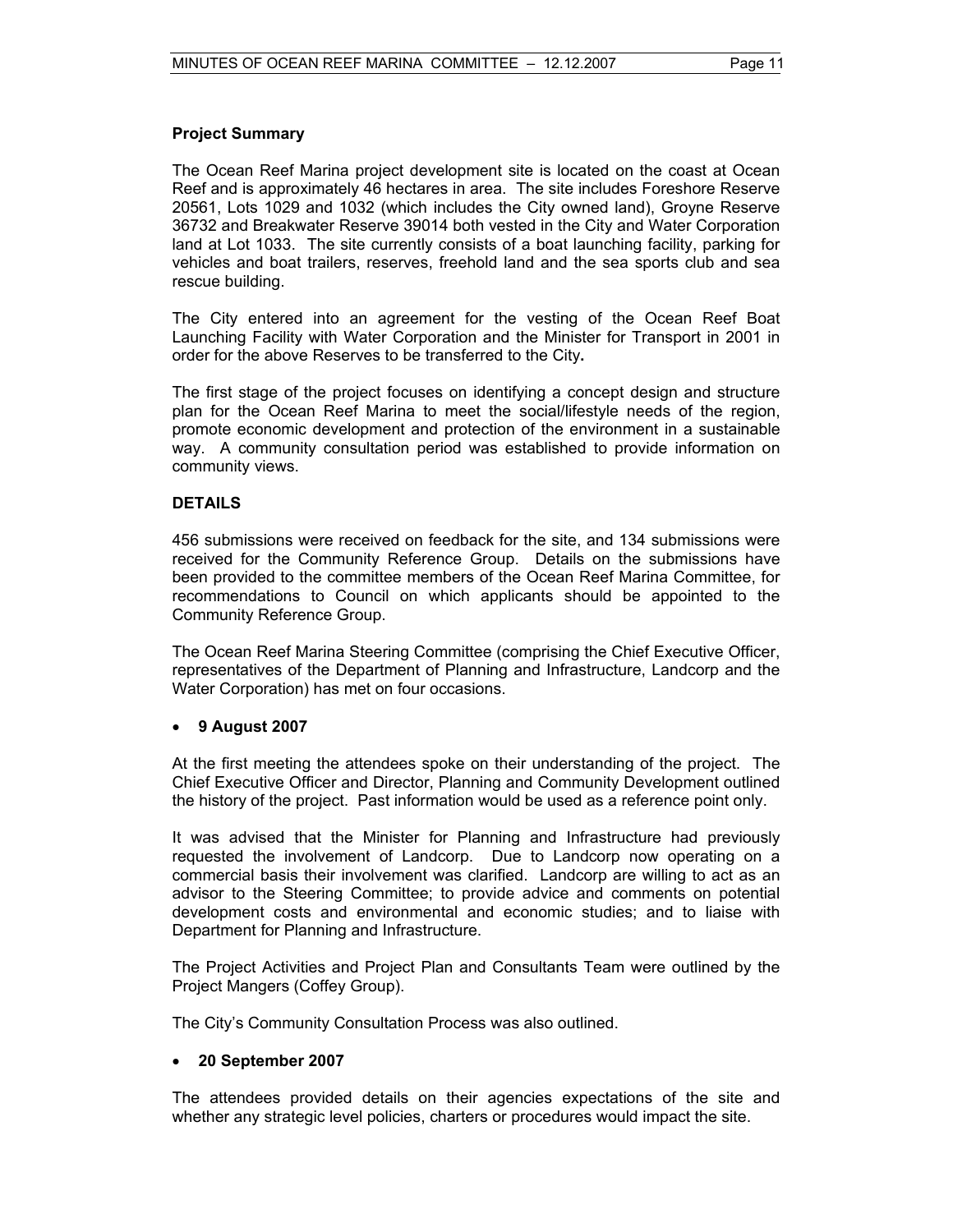The Director, Governance and Strategy outlined the progress of the City's Community Consultation Programme, which called for submissions on what the community would like and wouldn't like at the site, as well as nominating for a 30 member Community Reference Group.

It was advised that there would be an increase in the consultants' fees due to the time which lapsed from the original appointment.

## • **25 October 2007**

The revised Project Activities and Project Plan was discussed.

Preliminary investigations on engineering issues via a desktop analysis to commence, which extends back from the water onto land. This will be fed into the strengths and weakens analysis.

### • **22 November 2007**

Meeting held at the Ocean Reef Marina site to allow attendees to see the layout and contours of the site.

### **Documents provided to the Steering Committee**

- 1. \*Council Report CJ077-04/07 Ocean Reef Marina Project (for oversight and reporting structure and community consultation programme), including the Gryphon Management Australia Community Participation Plan.
- 2. Project Activities and Project Plan.
- 3. \*Aerial photograph and site plans.
- 4. \*Minutes of the Ocean Reef Marina Committee for 17 July 2007.
- 5. Ocean Reef Structure Plan Consultation details.
- 6. Report from the Department for Planning and Infrastructure (May 2007) titled *Perth Recreational Boating Study – Planning for Future Needs.*
- 7. Report from the Western Australian Planning Commission (December 2000) titled *Bush Forever Volume One – Policies, Principles and Processes*.
- 8. Brochure from the Western Australian Planning Commission (July 2004) titled *Bush Forever (protection areas) Community Guide.*
- 9. Agreement between the City, Minister for Transport and Water Corporation (19 October 2001) to enable the City to undertake to management of the Ocean Reef Boat Launching Facility (Reserve 36732, Breakwater Reserve and Foreshore Reserve).
- 10. Chronological history of the site (May 2000 to May 2006).
- 11. Aims, goals and objects (including sketches) from 2002 community workshop.